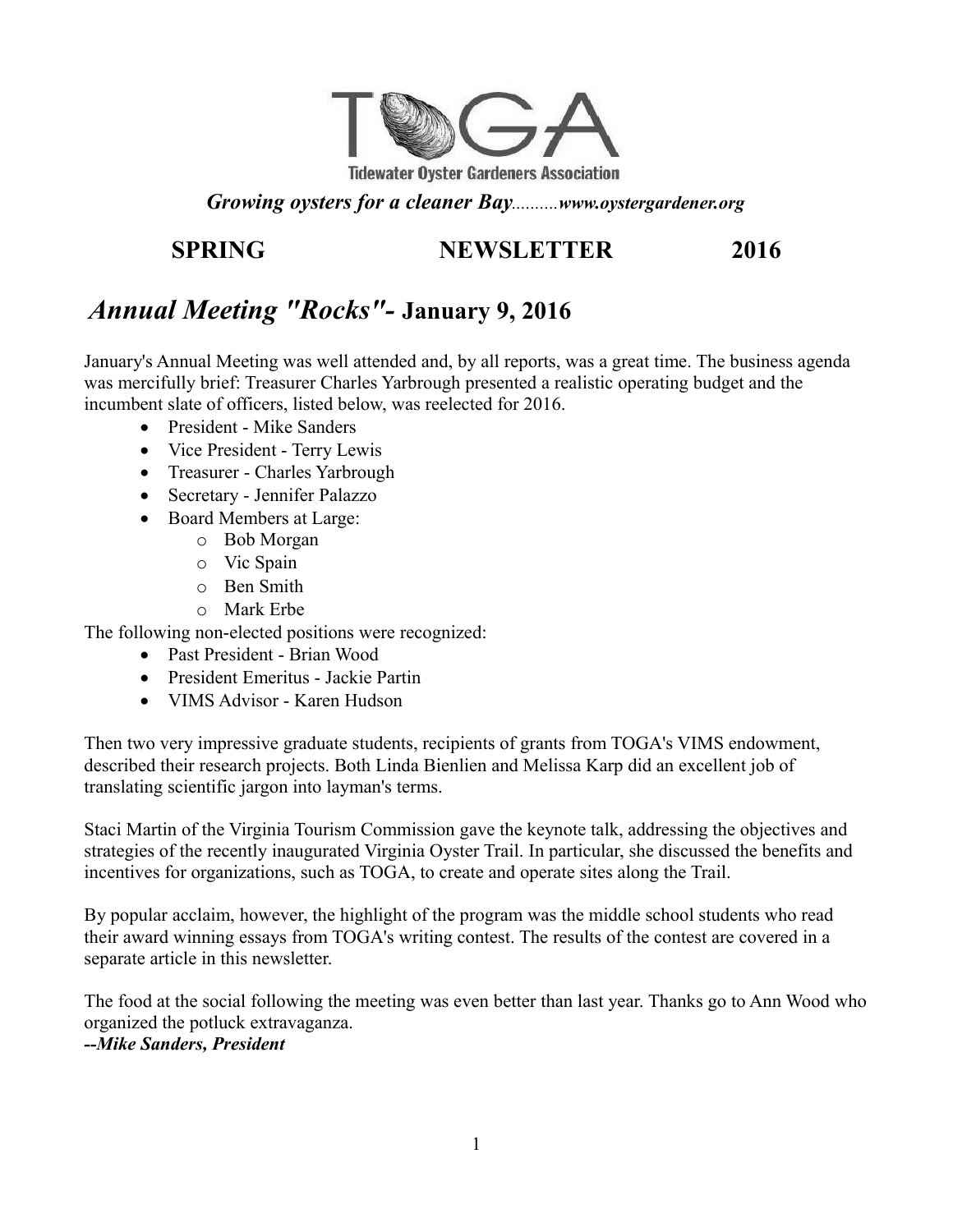# *Youth Writing Contest Winners Highlight TOGA Annual Meeting*



TOGA members who attended the annual meeting at the Virginia Institute of Marine Sciences were wowed by the extraordinary Middle School Students who won the TOGA essay contest this year. Because there were so many exceptional essays submitted from across the State, the judges decided to recognize four winning essays. Each of the four young writers attended the meeting with their families and teachers and did a fantastic job of reading their winning essays in front of the some 130 TOGA members in the auditorium.

*In the photo, L to R, Terry Lewis (judge and contest organizer), Hannah Rosenburg, Connie Johnson, Parker Cruz, Catherine Tadlock, Judy Spain (judge), Vic Spain (judge)*

Winners of the contest were:

Catherine Tadlock, 8th Grade, Joyce Kilmer Middle School, Vienna - 1st Place Hannah Rosenburg, 8th Grade, Friends School, Virginia Beach - 2nd Place Parker Cruz, 6th Grade, St. Mary Star of the Sea School, Hampton - 3rd Place Connie Johnson, 7th Grade, Thomas Hunter Middle School, Mathews - 4th Place

To read these outstanding essays, go to oystergardeners.org, click on the Annual Youth Writing Contest, and then click on "And the 2015 Contest Winners Are."

"This contest grew tremendously this year, and we hope to have even more participation next year as the word gets out," said Mike Sanders, TOGA President. "It was truly rewarding to see these very proud yet composed youngsters read their essays in the VIMS auditorium. This contest epitomizes what TOGA and our members are all about -- encouraging young people to learn about oysters and the environment we all share," he said.

TOGA will run the Third Annual Middle School Essay Contest again in 2016. Three prizes of \$150, \$100, and \$50 will be awarded for first, second and third places respectively. The theme of the essays is "Consider the Oyster"-- a wide open category that must include an essay based on oysters. The competition is open to all Virginia students in grades 6, 7 and 8. Home-schooled students are welcome to enter.

Prizes will also again include oyster cages, which was a real hit with the winners this year who intend to use them with their schools. Winners will be announced and awards presented at the TOGA annual membership meeting at the Virginia Institute of Marine Sciences in January, 2017.

The local newspapers of each of the winners this year ran stories with photos of the winning entrants. "That was great recognition of the winners and the kind of good publicity that TOGA couldn't afford to buy," said Terry Lewis, contest organizer.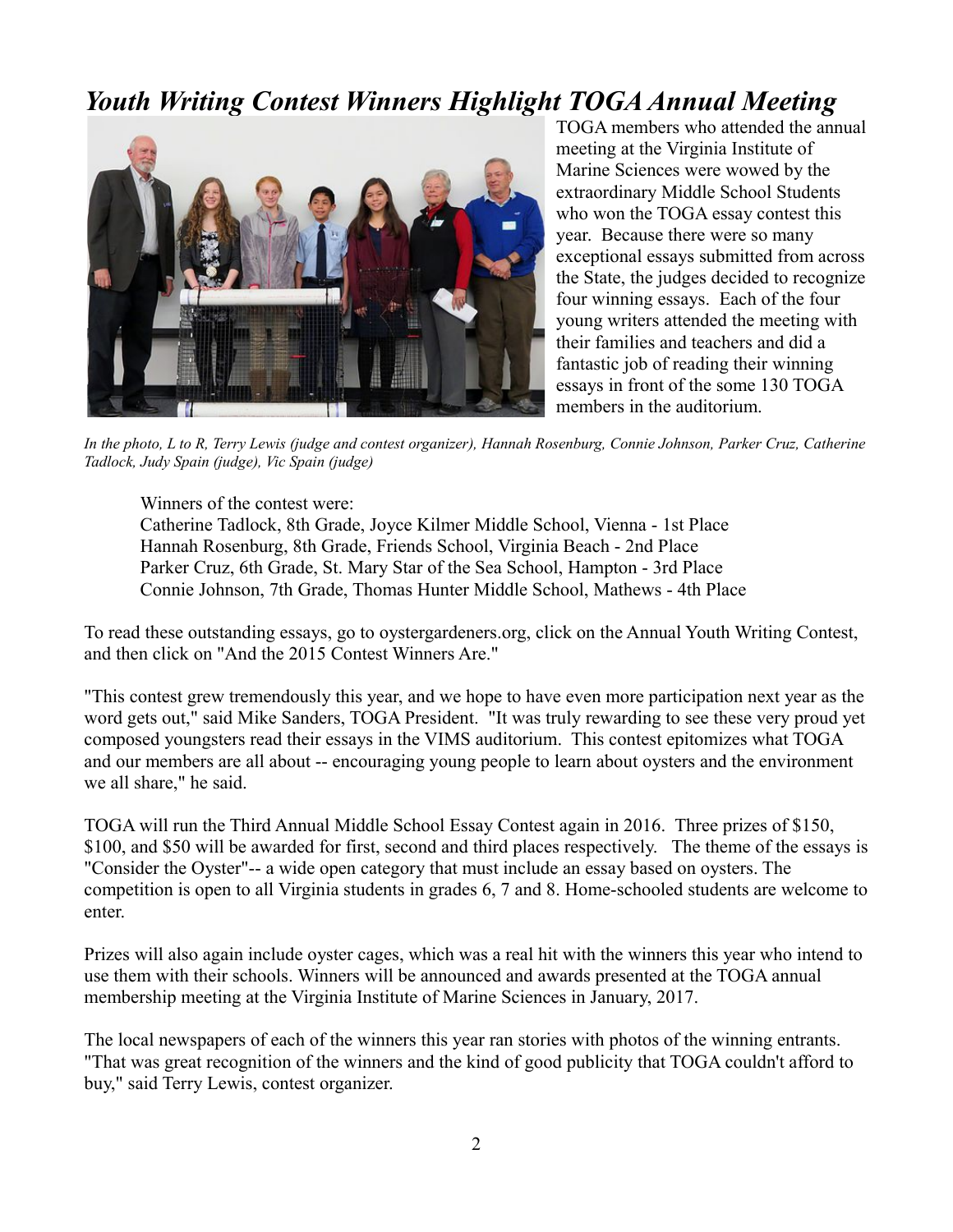For detailed contest rules and more information about this year's winners, please check out **www.oystergardener.org.** 

Special thanks to Vic and Judy Spain and Terry Lewis for reading this year's numerous essays many times, having lots of discussion and making the very hard decisions to select the winning essays. *--Terry Lewis, MOG*

# *The Winning Essay*

#### **Chesapeake Oysters: A Personal History**

Catherine Tadlock 8th Grade, Joyce Kilmer Middle School Vienna, VA

Chesapeake Bay oysters have been a major part of my family for generations. My greatgreat grandfather began the R.E. Dobyns Oyster business in the early 1920s. The business was successful and had a large customer base. R.E. Dobyns' oysters were shipped all around the East Coast. He was the first person in Lancaster County to ship his oysters to North Carolina by truck. Before bridges made transportation by land possible, oysters were shipped by ferries and steamboats. He also shipped oysters to Norfolk, Baltimore, and as far as New York City. A week or two before Christmas every year, a customer in New York City would place an order. The oysters were sent by steamboat to Baltimore, and then make the remainder of the journey by train. The oysters would arrive in New York in less than 24 hours from when they were packed.

His oyster business was successful even after R.E. Dobyns passed away in 1939. Jennie Mae Dobyns, my great-great grandmother, continued running the business all through World War II, and provided oysters to the government that would later be shipped to the soldiers. However, she stopped running the oyster business after the war because of other obligations, including raising her children and serving as the Postmistress of Monaskon.

Oystering at that time was very labor-intensive. Men would take small, easy-to-maneuver boats called skiffs out into the river and scoop up oysters with giant tongs. They had to use these small boats because the water was shallow. Oystering was primarily done in the colder months end in the letter, "R". Oystering was done mainly in the winter months because oysters were perishable and because they were thought to be larger and more flavorful.

My great-great grandfather had a buyboat that would sail up and down the river so that he could buy the oysters from watermen. After the oysters were purchased, they would be put into bushel baskets and be taken to the oyster house to be processed. There, the oysters were shucked with oyster knives and put into gallon-sized tins. They were then put on ice to be sent to eager diners by ferries and steamboats.

Nowadays, the current oyster population is less than 1% of what it used to be. This is because of changes in salinity, water temperature, and new parasites. Because oysters are filter feeders and are immobile in their mature stage, they are very susceptible to environmental changes. Over-harvesting is another cause of the oyster population's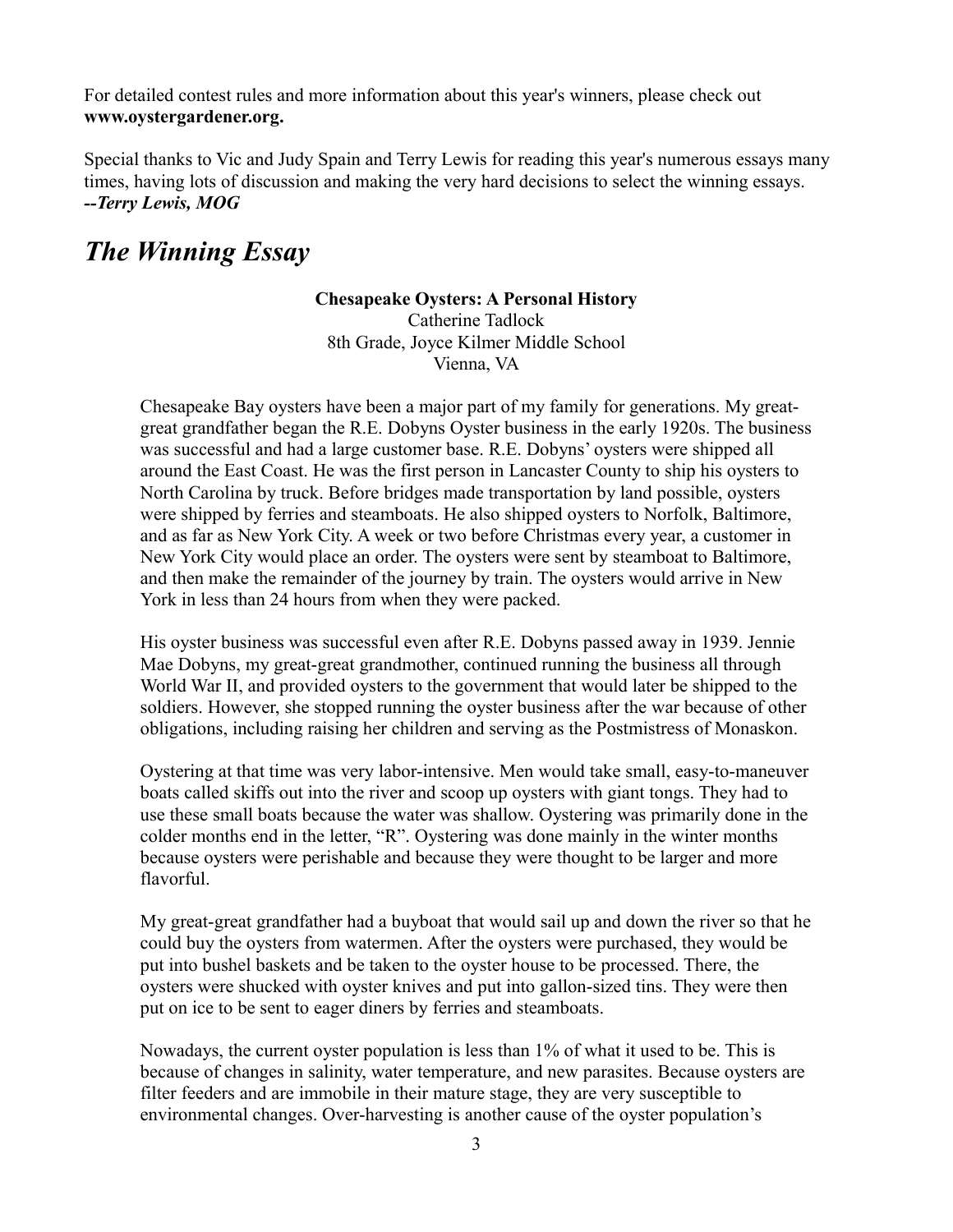decreasing numbers. Because of the rapid decline of the oyster population, my grandparents have been working to rebuild it. They constructed two floating cages off their dock on the Corrotoman River that are currently filled with the oysters. Each of these cages has about 325 oysters in them. They are about 2 years old and 3-4 inches long. They also built another cage with about 600 spat that they have been raising since June that are already 2 inches long. Other people in the Tidewater Region are not only raising oysters to bring their population back up, but to eat them and to purify the water. Conservation efforts have been started by other organizations as well, and hopefully the oyster population will rebound to its previous numbers, although it will take years to rebuild.

Every time I eat an oyster, whether it is fried, stewed, or in a casserole, I think about the Bay's rich history. I suppose that you can say that oysters have been a family tradition for me. There's oyster liquor in my blood -- it's a part of who I am and who I will be forever.

#### *The 2015 Taste by the Bay at The Tide's Inn*

The Tide's Inn in Irvington, Virginia, hosted the 2015 Taste by the Bay on Saturday, November 21. The event featured oysters from raw on the half-shell to tastily fried, wines from numerous wineries, and an assortment of vendors selling everything from fancy chocolates to llama clothing. TOGA was represented with a display on the main lawn and a beautiful view of Carter's Creek overlooking the docks below. The weather was great, the venue was great and the traffic by our display was great.

The event was very well attended, and the TOGA display received many visitors. At least 200 visitors came by to ask questions and view the oysters cleaning the water in the tank. Some of the visitors who stopped by the display were current oyster gardeners who were curious about protecting their crop over the winter, had questions about cages, and were interested in other products. We had many visitors who were interested in learning more about oyster gardening for themselves. We answered their questions and encouraged them to sign up to be TOGA members on the website. We invited them to attend the workshops and events scheduled for 2016, also listed on the TOGA website. Two of our prize oysters were even featured in the Rappahannock Record the following week (although the caption said something about being dinner later that night)!

Manning the TOGA display were David Singletary, Nancy Smith and Ben Smith. Brian Wood helped Ben load the equipment on Friday night. Vic Spain came by Saturday to help set up the canopy and the display along with several very nice young ladies from the Lancaster High School. Vic also came by in the afternoon to assist David, Nancy and Ben with the removal of the equipment. Ben was recovering from recent surgery, so all help was greatly appreciated.

We are looking forward to receiving the information for the Taste of Spring event scheduled for April 16, 2016, again being hosted by The Tide's Inn. If you are willing to volunteer for this event and enjoy a great day of beverage tasting with an oyster or two, please contact Ben Smith at Ben Smith@verizon.net or at 804-239-5586. Volunteers receive a goody bag with a sampling glass and tickets to taste the beverages. We have already been invited back for the 2016 Taste by the Bay at The Tide's Inn event in November! Reservations are also being accepted for assistance at the fall event. *--Ben Smith, MOG*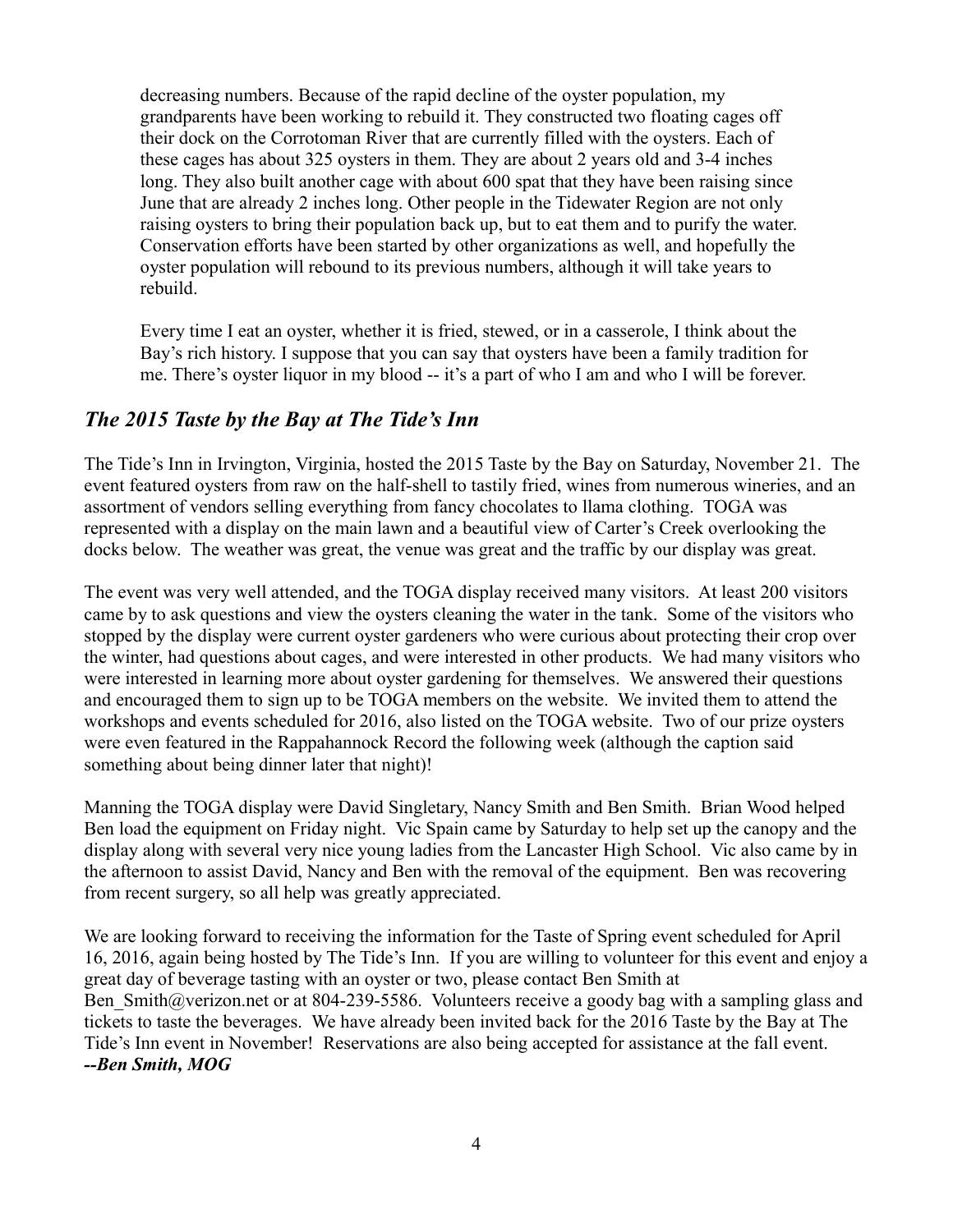#### *SPRING OYSTER FAIR*

The **TOGA-sponsored Annual Spring Oyster Fair** will be held April 16 at the Gwynn's Island Civic Center, 1996 Old Ferry Rd, Hudgins, VA 23076. Directions and the program follow.

**Directions**- Many mapping services do not accurately direct you to the Civic Center. When you cross the bridge to Gwynn's Island, you will be on Cricket Hill Rd. Keep straight onto Old Ferry Road for 1.6 miles, then turn right, still on Old Ferry Road and after 150 yards, the Civic Center is the white building on the right with a horseshoe driveway in front.

9:00 AM – Registration begins with coffee, fruit, breakfast rolls, etc.

9:00 to 10:00 – Vendors of **oyster gardening equipment, spat and supplies** are invited to display their wares for sale. Spat availability is uncertain at this time due to the cold winter. Normally, spat are larger this time of year because they were spawned in the previous fall. This is also a good time to question Master Oyster Gardeners about your gardening issues.

10:00 to 10:10 – Remarks by TOGA President Mike Sanders including a preview of upcoming events. 10:10 to 10:25 Klaus Boese will give a presentation of the Oyster Club project TOGA is sponsoring at the Boys and Girls Club in Kilmarnock. The aim of the project is to teach the children all about oysters through classes, demonstrations, and hands-on field experience. The final goal is to build a living oyster reef and study its development.

10:25 to 11:45 – Panel and audience discussion of oyster gardening techniques, problems, experiences etc. The panel will consist of experienced and novice oyster gardeners and other oyster experts. A number of questions have come up over the past year, the answers to which should be helpful to many gardeners. Your participation is encouraged.

**Examples:** Why do the shells of my oysters have yellow streaks, blisters filled with mud, and break when I shuck. When should I start new spat? Should I purchase sterile or fertile spat? How do you make an oyster float and a wire bender? Should I build my own oyster reef? How to get a heavy oyster float up on the dock? How do I know if I'm overloading my floats? How do I encourage wild strike? How to clean oyster floats and how often? How do I know if my oysters are in condemned waters? Do condemned water maps change over time? Where to get supplies and spat? How to protect from predators? What are those pesky things that look like grapes? How to protect my oysters from freezing? What is the best line to secure my floats with? Where can a bottom cage be used? How to make my oyster cages less visible? Is my site suitable for oyster gardening? Do I need a permit for an oyster garden?

11:45 to 12:45 Learn how a modern aquaculture hatchery works. Aquaculture in the Bay is possible because of selective breeding of disease resistant strains of oysters and the invention of Triploids (sterile oysters) at VIMS, and the development of hatcheries to spawn and market these aquaculture strains. Oyster Seed Holdings is a state-of-the-art producer of oyster larvae and small seed and is located on Gwynn's Island. Manager Mike Congrove and other OSH employees will lead tours through the facility which is just a few miles away from our meeting place. Mike has asked that we break into groups of about 10 for the tours. While tour groups are waiting, informal discussions of oyster gardening issues are encouraged. Of course, anyone wishing to help clean up the place will be welcome (but not to miss the tour).

#### **Messages from vendors**

**Eastfield Farms (Peter Perina)--** Oyster bags (all sizes), oyster floats, oyster float kits, individual foam floats and shellbag netting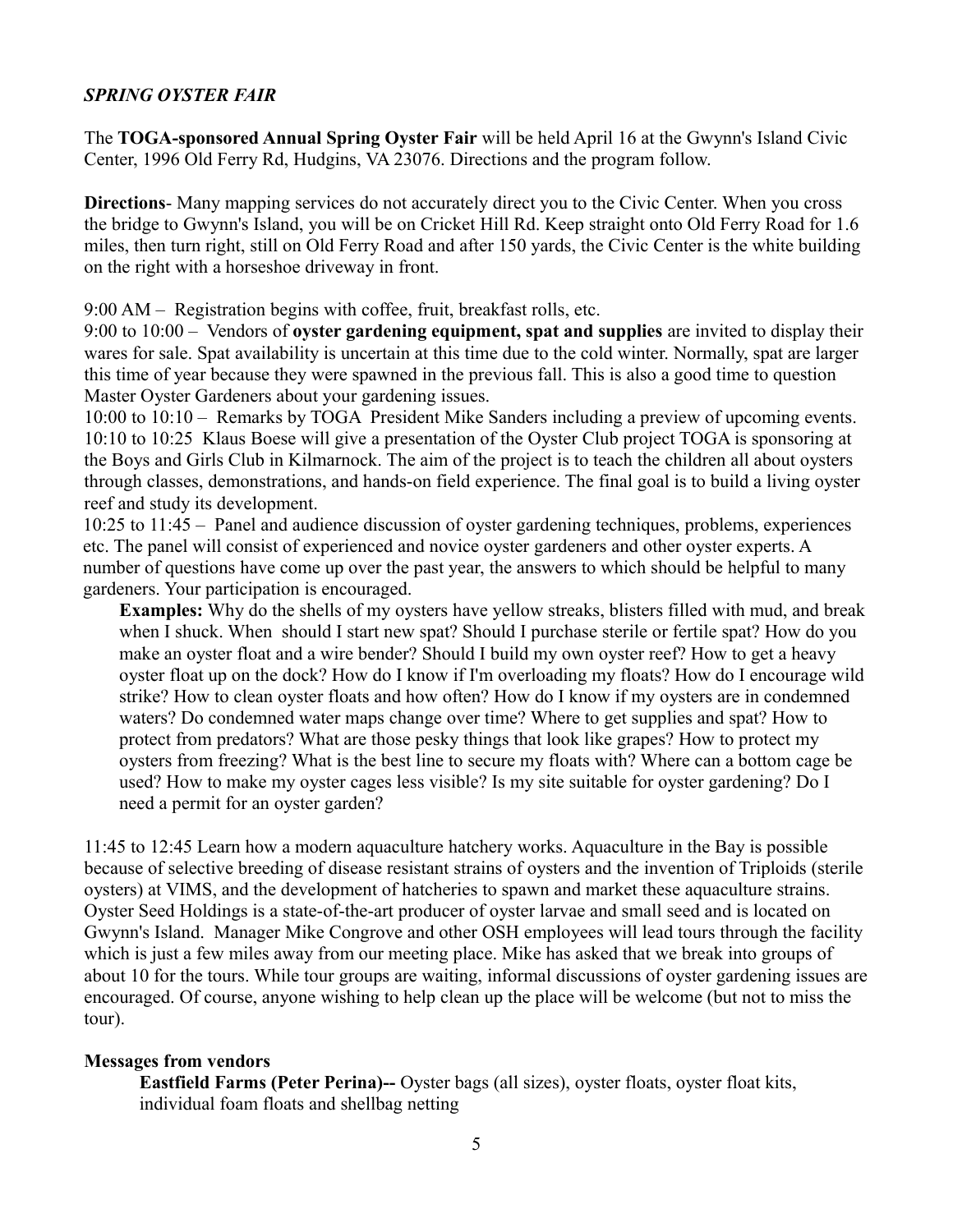PO Box 275, Mathews, VA 23109, 804-725-3948, eastfields@rivnet.net

Lynton Land-- diploid seed in several sizes up to 5/8"

#### **Capt. Tom's Oyster Floats** (Tom Noffsinger)

Will have 2'x2'x1'and 2'x4'x1' Taylor Floats. Both feature coated wire, 4"pvc flotation, stainless steel hog rings, reinforced corners. 1st and 2nd stage growing bags, hinged predator- proof top w/tie downs and 16' dock lines w/anti chafing tubing. I will also have our 1'x1'x1' Floating Oyster Caddy for 3-4 dozen oysters for grilling. Oyster gloves and knives. Oyster Gardening Manuals. Will be taking orders for triploid and diploid spat. Deltaville,VA 804-815-1423, Chesapeake, VA 757-558-9753 [tom@oystergardening.com,](mailto:tom@oystergardening.com) www.oystergardening.com

**Chesapeake Bay Oyster Company** (Jon Quigley)- We will have gear (both floating and bottom cages), grow out bags (4mm and 9mm) and 2015 carry over seed available for sale. [http://www.bayoyster.com/,](http://www.bayoyster.com/) 804-338-6530

John Vigliotta of Ward Oyster Company wants TOGA members to know that he will sell spat in quantities of 20,000 or greater to groups or individuals. He will not be present at Gwynn,s Island, but you may contact him at 804-693-0044 (office) or 804-694-7685 (cell), www.wardoyster.com.

#### *-- Vic Spain, MOG*

#### *TOGA Volunteer Party Set For April 9 - Save the Date*



The third annual TOGA Volunteer Appreciation Party has been set for April 9 at the Piankatank Community League building near Gloucester, VA. If you have volunteered to help TOGA in the past, or if you are planning to volunteer this year, please plan to attend!

This year, as in the past two years, TOGA will supply plenty of unshucked and shucked oysters for your enjoyment. We ask you to bring the fixings for your favorite oyster dish, and you can prepare them for others to share at the party. There are stoves and ovens at the facility. If you don't have a favorite oyster dish, please bring a side dish or dessert to share with your TOGA volunteer friends. TOGA will also provide soft drinks and adult beverages.

A special highlight this year will be TOGA partnering with some local brewers who have offered to make "oyster stout" before the party so we can all enjoy it on April 9. Additionally, they'll have a demonstration on how to brew this special beer at the party -- so if you like it, you can do it at home.

Address of the Piankatank Community League is 11888 Harcum Road, Gloucester, VA. The party will start at 1pm and end about 4pm. The date of the party was changed from what was announced at the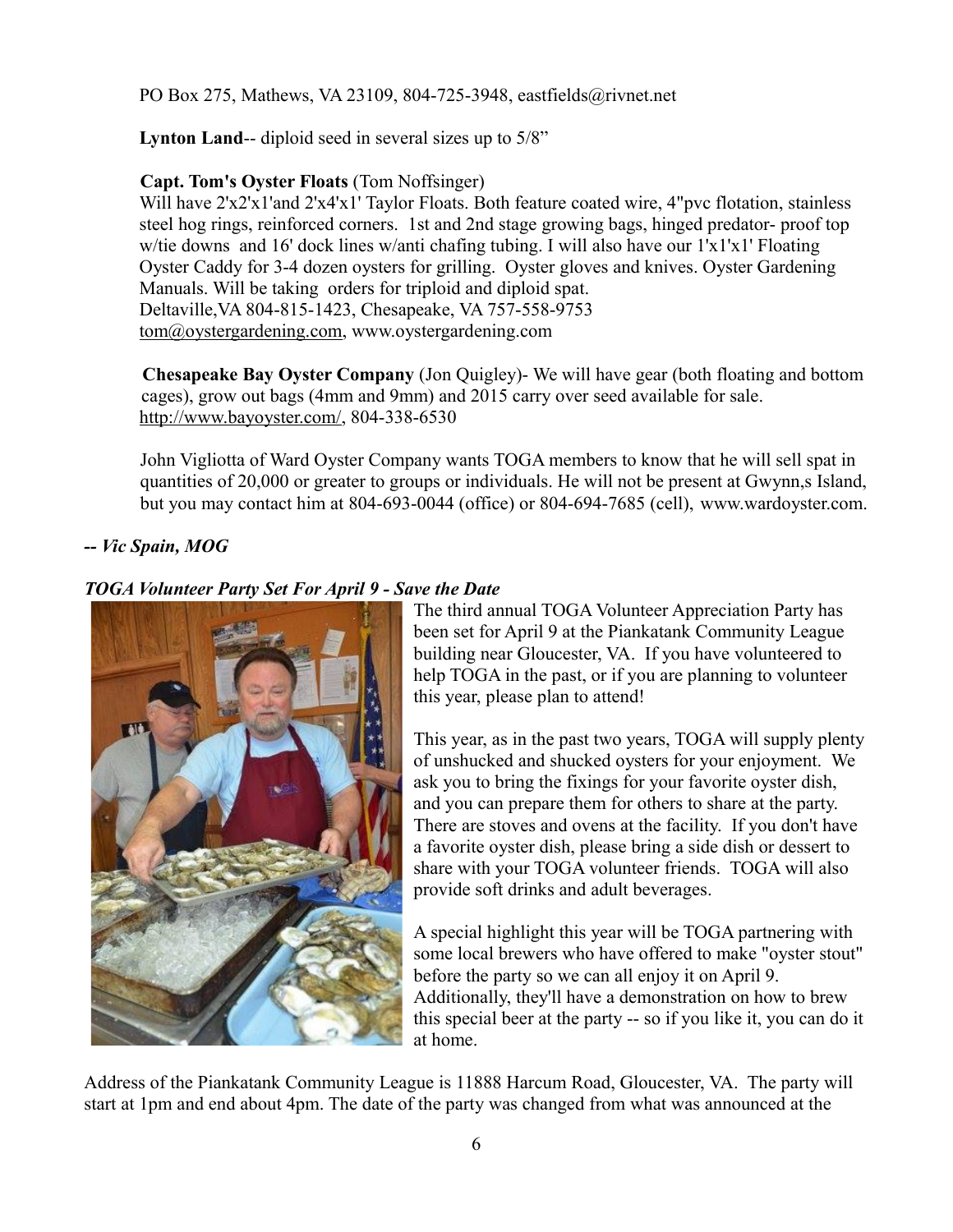annual meeting because of unforeseen conflicts.

So mark your calendar now to attend this special party. Please RSVP to Terry Lewis no later than April 3 so he has time to acquire appropriate supplies. His email is lewistmn@msn.com or call 804-693-2687.

We look forward to seeing you there. We've had a great time at the past two parties and this one will be even better. Thanks for volunteering. *– Terry Lewis, MOG*

## *Why Donate Time and Money to TOGA?*

By reviewing TOGA's accomplishments since the year it was founded in 1997 in partnership with VIMS, and by brainstorming to get members thinking about how we can do better educating people about oyster aquaculture and increasing Bay oysters, we have proposed and performed many initiatives. This brainstorming continues as TOGA attempts to fulfill its mission as an educational charity.

School-aged children enjoy our presentations, and now some have become presenters at TOGA's Annual Meeting, through the middle school writing contest "Consider the Oyster."TOGA members travel from Belle Isle to Mathews to the Urbanna Oyster Festival and many other places to meet with them. Time spent with the 'Boys and Girls Club' and 'Camp Kekoka' is very important to a lot of TOGA members. Working with teachers, TOGA has a resource for the SOL Program and has provided equipment/supplies/spat, and now the teachers are including oyster education in their teaching plans. TOGA members enjoy this interaction with the young minds of tomorrow.

TOGA sponsors many events each year to educate our membership and anyone else who desires to learn more about increasing oyster numbers. Our Annual Meeting, Oyster Fairs, Float Workdays, Float Workshops, and partnership with Stratford Hall are such events. In addition, The MOG Course and MOG Refresher Course provide opportunity for members to gain a larger knowledge about oysters, oyster aquaculture and some very interesting facts and history. These events require equipment and time; so the need for current presentation tools (laptops, projectors, screens, microscopes, to name a few) costs money . Minimal course fees cover good food but only a small part of what it costs to put on these educational events.

TOGA's outreach program is at many events throughout eastern Virginia each year. It is easy to find TOGA at an event because our outreach tents with logos attract people. Visitors marvel at the tank display showing how oysters clean the water. TOGA distributes a lot of literature throughout the year and printing costs continue to rise. Of course, our members manning the outreach tents get to enjoy the event.

TOGA is not all work and no play. Our volunteers have fun with what they are doing. From interacting with school age children to adults, outreach events to TOGA-sponsored events, our members get to enjoy what is going on surrounding the event. I hope you have tried the good food and refreshments at the Annual Meeting or have tasted different kinds of seafood at outreach events or tasted the wine and oysters at Stratford Hall. We even rode the children's train around the Stratford Hall event area. There is a great social side to TOGA from getting together for a meal to enjoying the TOGA Volunteer Appreciation Party. A lot of our members have found new friendships with other TOGA members.

Why make donations of time and money? You can have a lot of fun while doing worthwhile things. Volunteering with TOGA opens up a lot of opportunities to meet people and to visit local fairs and events. Your financial assistance helps TOGA create these opportunities, provide education, expand oyster aquaculture knowledge, and introduce the young minds of tomorrow to oysters. So give us a few hours and dollars and let good things happen. **--Charles Yarbrough, MOG**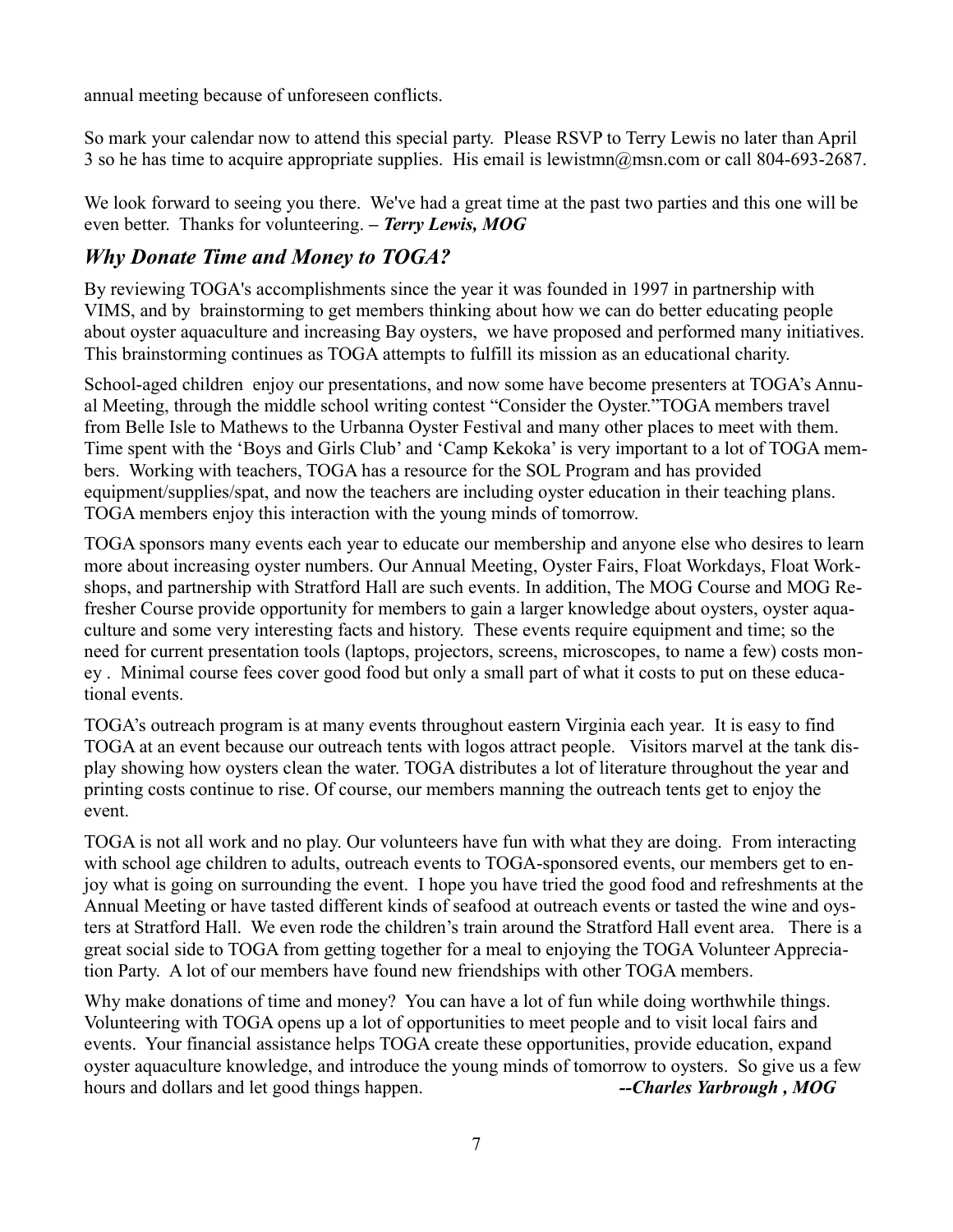### *LIST OF TOGA EVENTS FOR 2016*

The following events are planned as of this printing. Expect updates in the fall newsletter. (\* indicates a major TOGA-sponsored or co-sponsored event)

**\*April 9 TOGA Volunteer Thank You Party-** Event Coordinator: Terry Lewis, lewistmn@msn.com Piankatank Community League, 11888 Harcum Road, Gloucester, 1pm-4pm

**\*April 16 - Spring Oyster Fair-** Event Coordinator: Vic Spain, vicspain@rocketmail.com Gwynn's Island Civic Center, 9am- 12:45pm

**April 16-Taste of Spring-** Event Coordinator: Ben Smith, Ben\_Smith@verizon.net Tides Inn, Irvington, 11am. – 5pm

 **April 20-21** - Think Outside the Sink- Event Coordinator: Nick Ferriter, Ferriter@aol.com Belle Isle State Park, 8:30am-2:30pm

 **April 21- Earth Day at Fort AP Hill**- Event Coordinator: Bobby Morgan, bobsue\_morgan1970@yahoo.com Fort AP Hill, 10am-2pm

**May 15 -GoWild!-** Event Cordinator: Brian Wood, awood45858@aol.com Rappahannock Wildlife Refuge Hutchinson Tract, Tappahannock 11am-4pm, [www.rwfriends.org](http://www.rwfriends.org/)

**\*July 12- MOG Refresher Course -** Event Coordinator: Joni Carter, marketingsource@verizon.net VIMS, 9am-5pm

 **June 18- Rivahfest-** Event Coordinator: Brian Wood, awood45858@aol.com Old Town Tappahannock, 9Am-8pm

 **June 25- Gwynn's Island Festival-** Event Coordinator: Lou Castagnola, clouis710@cox.net Gwynn's Island Civic Center, 9am-3:45pm

**August/September TBD- Work days for Float Building** – Event Coordinator: Charles Yarbrough [caspery@verizon.net,](mailto:caspery@verizon.net) Location and time TBD

**\*September TBD- Fall Oyster Fair-** Event Coordinator: Mike Sanders, [sndrsmich@gmail.com](mailto:sndrsmich@gmail.com) Location and time TBD

**\*September 17-18- Stratford Hall Wine and Oyster Festival-** Event Coordinator: Brian Wood, awood45858@aol.com Stratford Hall Times: 9am-6:30pm on Saturday and 9am-5:30pm on Sunday, www.stratfordhall.org  **September 23-24 Guinea Jubilee-** Event Coordinator: Terry Lewis, lewistmn@msn.com Location: Abingdon Ruritan Club, Guinea Road, Gloucester, 3pm-6pm Fri. and 9am-5pm Sat.

**\*October 1 – Float Workshop-** Event Coordinator: Charles Yarbrough, caspery@verizon.net VIMS, 10am-2pm

**October TBD Rosewell BBQ at the Ruins-** Event Coordinator: Vic Spain, vicspain@rocketmail.com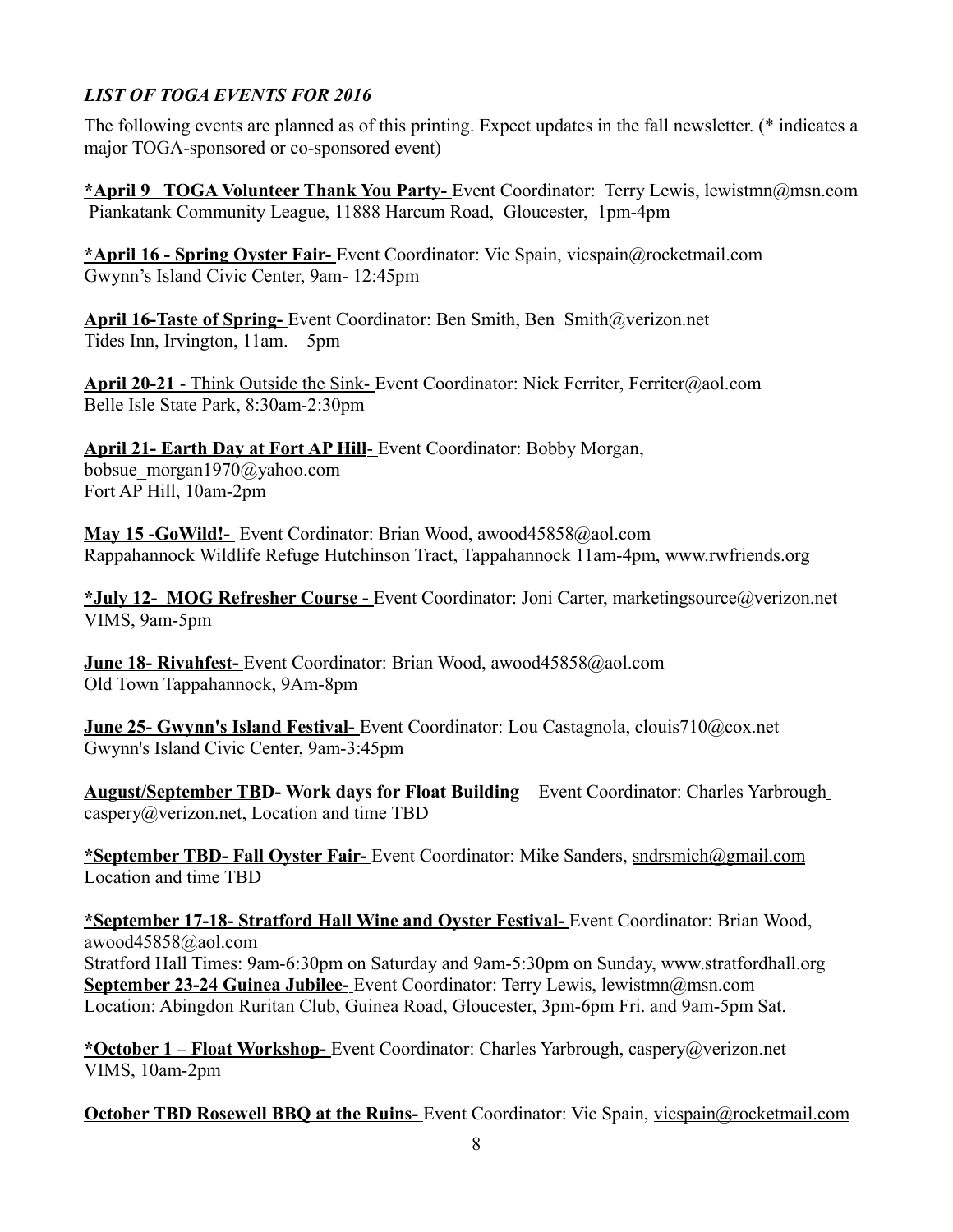The Rosewell Foundation, Gloucester, 1pm-4pm

**\*October TBD- Half Shell Oyster Tasting-** Event Coordinator: Brian Wood, awood45858@aol.com Location and time TBD

 **November 4- Urbanna Oyster Festival-** Event Coordinator: Lou Castagnola, clouis710@cox.net Urbanna, 8am-2pm

**November 19 Taste of Fall-** Event Coordinator: Ben Smith, Ben\_Smith@verizon.net Tides Inn, Irvington, 11am-5pm

**January 14 – 2017 Annual Meeting-** Event Coordinator: Mike Sanders, sndrsmich@gmail.com VIMS, 2pm-4pm

#### *Enjoy the VIMS Marine Science Day with your family and friends, May 21, 2016.* The following was borrowed from the VIMS website-- [http://www.vims.edu/public/msd/index.php.](http://www.vims.edu/public/msd/index.php)

*VIMS' annual open house is a fun-filled event for the whole family. Join us in Gloucester Point for exhibits, children's activities, seining on the York River, lab tours, a seafood cooking demonstration, minilectures, and much more. All activities are free, as is parking. The event proceeds rain or shine.*



**Photo by Kris Brandt**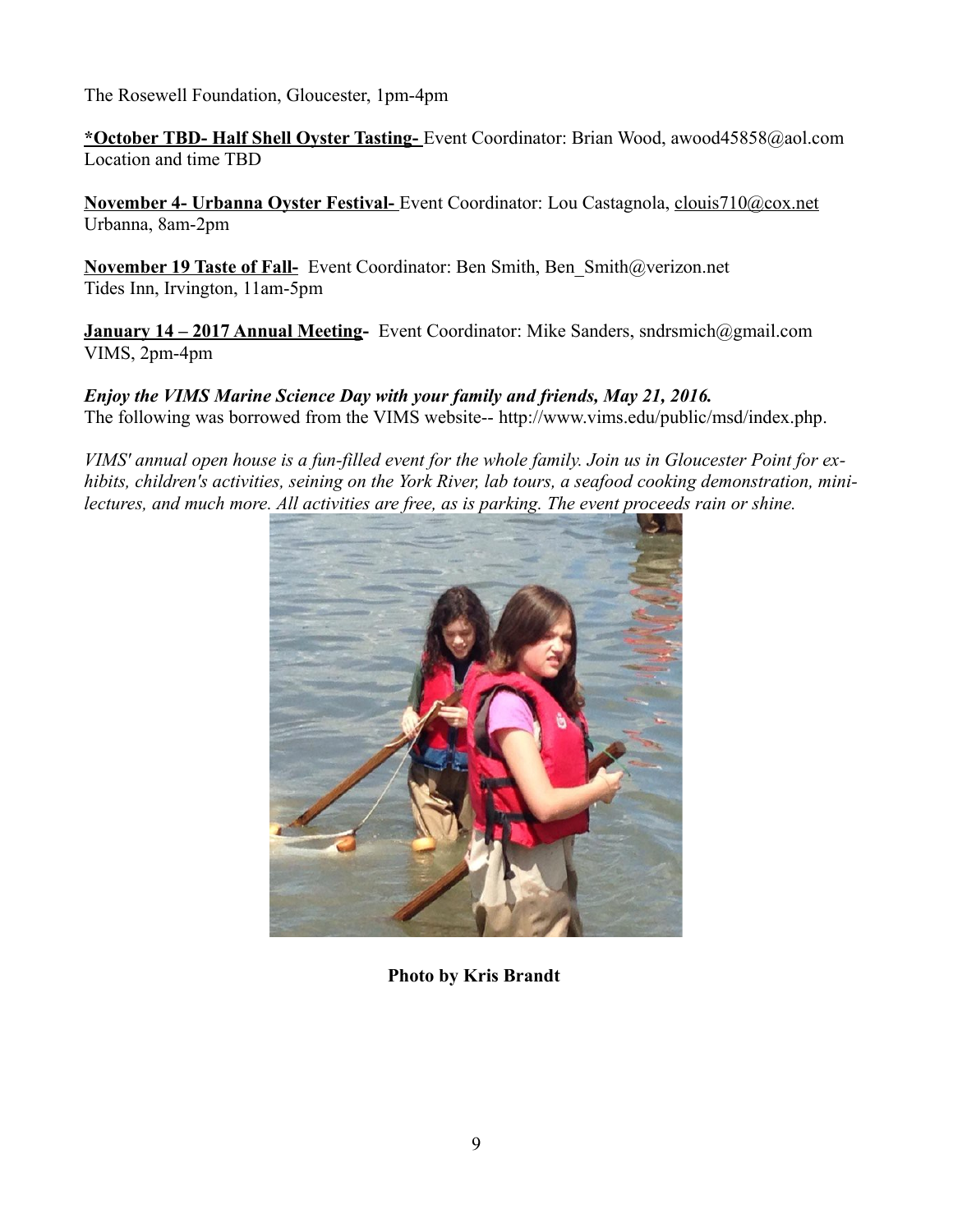#### **TOGA Mid-Year Educational Event and Master Oyster Gardener (MOG) Refresher Course**

#### **SAVE THE DATE JULY 12, 2016**

TOGA and VIMS will be hosting an Educational Event and (MOG) Refresher Course for current TOGA members.

The course will be held July 12, 2016, in Classrooms A and B in the Watermen's Hall at the VIMS Gloucester Campus and will be an opportunity for members to learn about the latest research available on oysters and Chesapeake Bay ecology presented by subject experts. A detailed class agenda will be posted on [www.oystergardener.org](http://www.oystergardener.org/) prior to the registration date. You need not be an MOG to attend, but current TOGA membership is required. To join TOGA or update your membership, please see page 10.

Class check-in will begin at 9:00 am with class from 9:30 am-4:00 pm. The fee for the course is a \$25.00 donation, lunch included.

We ask that members pre-register for the event. Registration will begin April 1 and remain open until June 24. Please use the registration form below or visit [www.oystergardener.org](http://www.oystergardener.org/) for more information and additional forms. If you have questions, please call Jackie Partin at (804) 694-4407.

#### **TOGA Mid-Year Educational Event and Master Oyster Gardener (MOG) Refresher Course**

 $\mathcal{L}_\mathcal{L} = \{ \mathcal{L}_\mathcal{L} = \{ \mathcal{L}_\mathcal{L} = \{ \mathcal{L}_\mathcal{L} = \{ \mathcal{L}_\mathcal{L} = \{ \mathcal{L}_\mathcal{L} = \{ \mathcal{L}_\mathcal{L} = \{ \mathcal{L}_\mathcal{L} = \{ \mathcal{L}_\mathcal{L} = \{ \mathcal{L}_\mathcal{L} = \{ \mathcal{L}_\mathcal{L} = \{ \mathcal{L}_\mathcal{L} = \{ \mathcal{L}_\mathcal{L} = \{ \mathcal{L}_\mathcal{L} = \{ \mathcal{L}_\mathcal{$ 

#### **REGISTRATION FORM**

Please complete form below and mail before May 20, 2016, along with class fee of \$25.00 (payable to

TOGA).

Mail to: Tidewater Oyster Gardeners Association, PO Box 2463, Gloucester, VA 23061

Are you a current TOGA member Yes No

Have you completed a MOG Course Yes No

Name:\_\_\_\_\_\_\_\_\_\_\_\_\_\_\_\_\_\_\_\_\_\_\_\_\_\_\_\_\_\_

Address:\_\_\_\_\_\_\_\_\_\_\_\_\_\_\_\_\_\_\_\_\_\_\_\_\_\_\_\_

 \_\_\_\_\_\_\_\_\_\_\_\_\_\_\_\_\_\_\_\_\_\_\_\_\_\_\_\_ Email:\_\_\_\_\_\_\_\_\_\_\_\_\_\_\_\_\_\_\_\_\_\_\_\_\_\_\_\_\_\_

Phone:\_\_\_\_\_\_\_\_\_\_\_\_\_\_\_\_\_\_\_\_\_\_\_\_\_\_\_\_\_\_



**\_\_\_\_\_\_\_\_\_\_\_\_\_\_\_\_\_\_\_\_\_\_\_\_\_\_\_\_\_\_\_\_\_\_\_\_\_\_\_\_\_\_\_\_\_\_\_\_\_\_\_\_\_\_\_\_\_\_\_\_\_\_\_\_\_\_\_\_\_\_\_\_**